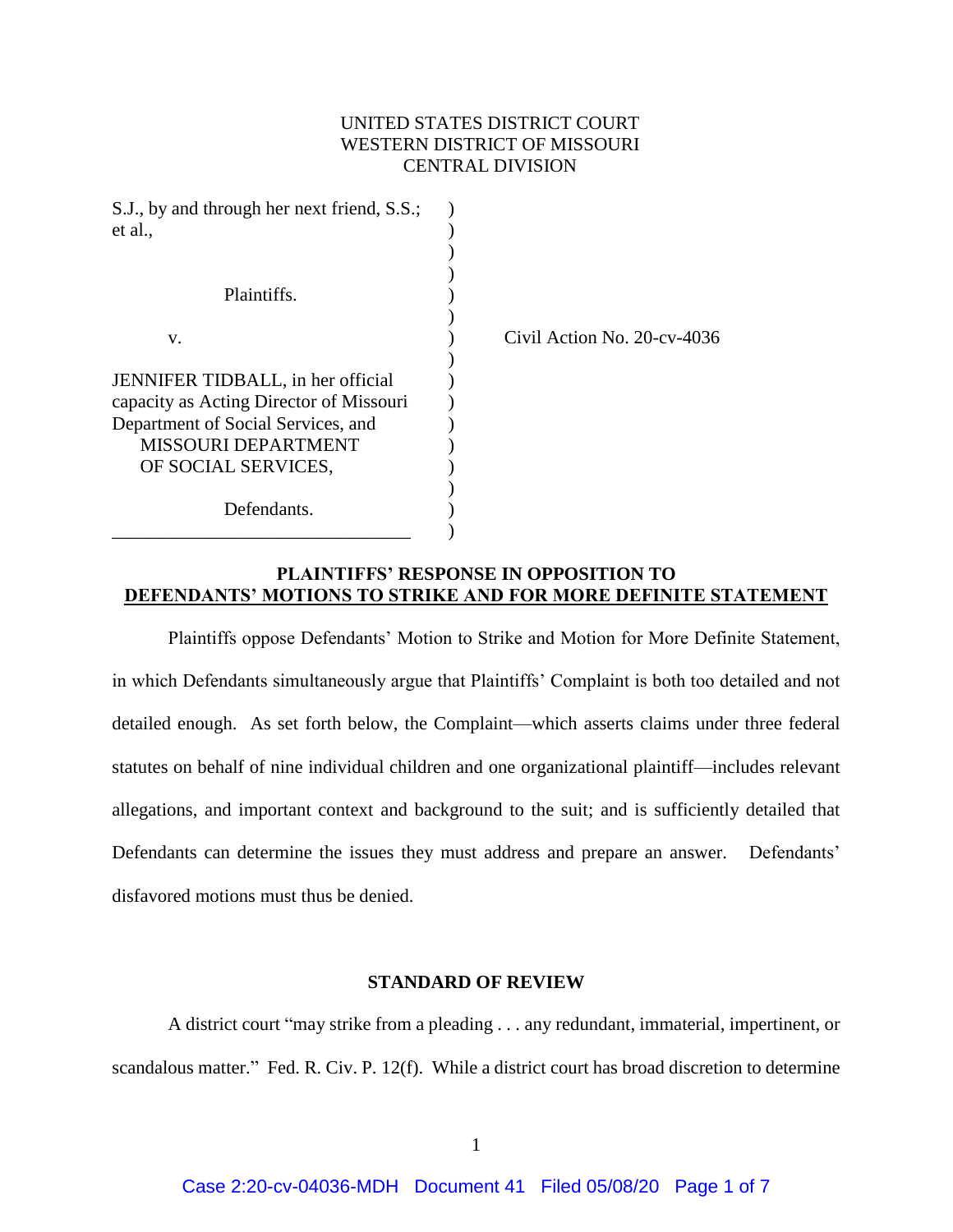whether to grant a motion to strike, Rule 12(f) motions to strike are "viewed with disfavor and infrequently granted." Stanbury Law Firm v. I.R.S*.*, 221 F.3d 1059, 1063 (8th Cir. 2000) (finding district court abused its discretion, as stricken information provided "important context and background"). "Because Rule 12(f) motions are viewed with disfavor and sometimes used as a delay tactic, courts generally agree 'that they should be denied unless the challenged allegations have no possible relation or logical connection to the subject matter of the controversy.'" Am. Cas. Co. of Reading, Pennsylvania v. Chang, No. 14-00494-CV-W-BP, 2014 WL 12535303, at \*2 (W.D. Mo. Nov. 26, 2014) (quoting Khamis v. Bd. Of Regents, Se. Mo. Stat. Univ., No. 1:09-cv-145RWS, 2010 WL 1936229, at \*1 (E.D. Mo. May 13, 2010)).

Under Rule 12(e), "[a] party may move for a more definite statement of a pleading to which a responsive pleading is allowed but which is so vague or ambiguous that the party cannot reasonably prepare a response." Fed. R. Civ. P. 12(e). "In light of the liberal standards of notice pleading and the availability of extensive discovery, courts disfavor motions for more definite statement." Diamond Resorts Holdings, LLC v. Diamond View Soc. House, LLC, No. 17-3208- CV-S-BP, 2017 WL 9854545, at \*2 (W.D. Mo. Oct. 6, 2017); Thrasher v. Mo. State Hwy. Comm'n, 534 F. Supp. 103, 106 (E.D. Mo. 1981), aff'd, 691 F.2d 504 (8<sup>th</sup> Cir. 1982). Courts appropriately grant Rule 12(e) motions when a complaint is so ambiguous that the defendant cannot determine the issues it must meet and the complaint is thus unanswerable. Allstate Indem. Co. v. Dixon, 304 F.R.D. 580, 582 (W.D. Mo. 2015).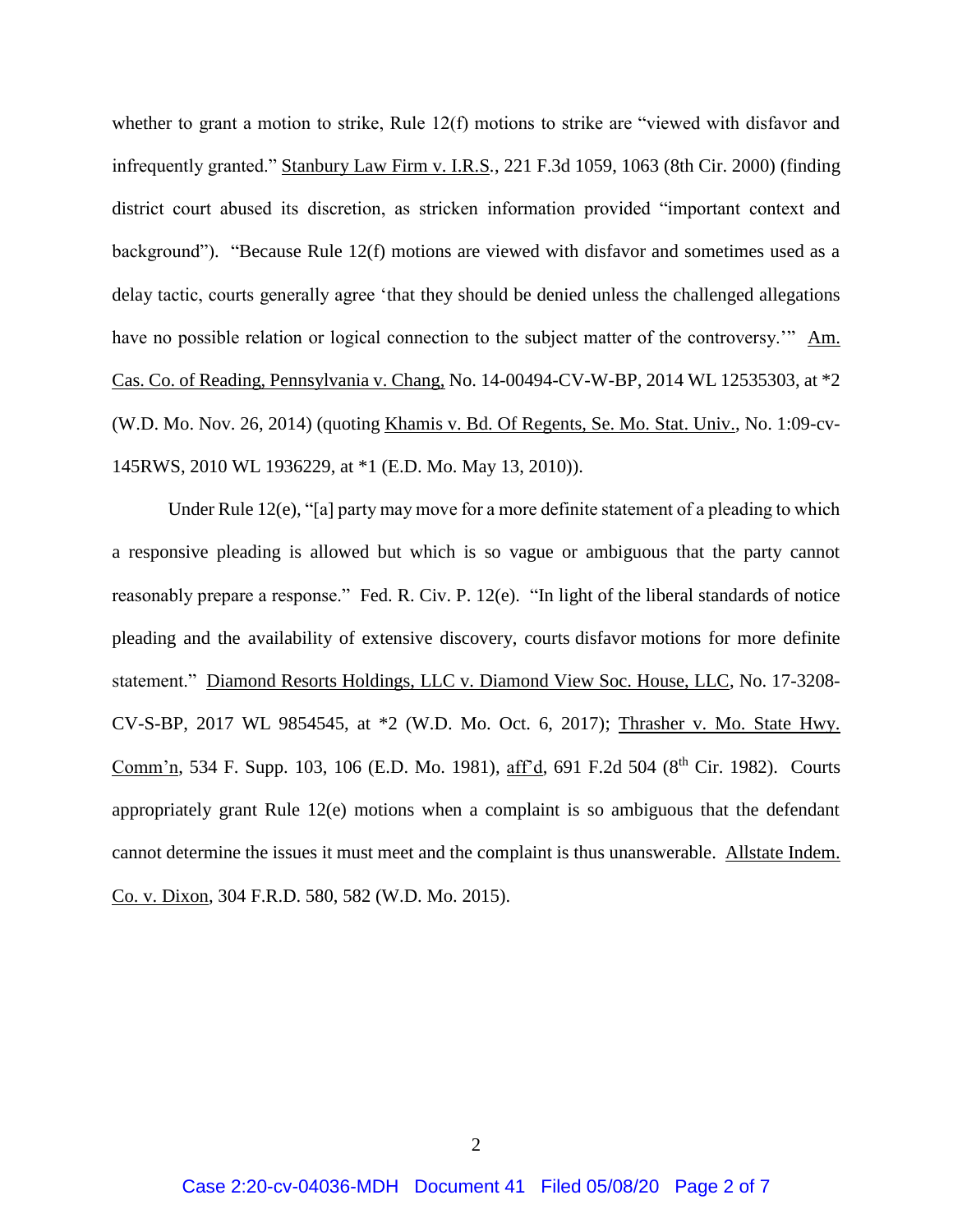#### **ARGUMENT**

### **I. Defendants' Rule 12(f) Motion to Strike Must be Denied Because Plaintiffs' Allegations are Clear, Pertinent, and Material to this Suit.**

Defendants assert that 97 paragraphs of the Complaint should be stricken as they are "immaterial and impertinent to any claims" asserted. Doc. 38 at  $3<sup>1</sup>$  Defendants acknowledge these 97 paragraphs contain allegations that describe the individual Plaintiff Children's complex medical needs, their personal lives and activities, their families' efforts to secure private duty nursing (PDN) services and—in the absence of Medicaid-provided PDN—to provide nursing care themselves, and the stress their families experience from the lack of nursing services provided to the Plaintiff Children. Id. at 3-9. Each of the 97 challenged paragraphs has a clear, logical connection to Plaintiffs' claims that they are being harmed by the Defendants' failure to arrange for private duty nursing services in violation of the Medicaid Act, 42 U.S.C. § 1396a(a)(43)(C); or to their claims that the Plaintiff Children are at serious and imminent risk of institutionalization due to the Defendants' violation of the integration mandate imposed by the Americans with Disabilities Act, 42 U.S.C. §§ 12101-12132, and Section 504 of the Rehabilitation Act, 29 U.S.C. § 794. Because Defendants have not shown that these 97 paragraphs have "no possible relation or logical connection" to Plaintiffs' claims, the Rule 12(f) motion to strike must be denied. Am. Cas. Co. of Reading, Pennsylvania, 2014 WL 12535303, at \*2; see also United States v. Paskon, No. 4:07-cv-1161-CEJ, 2008 WL 824264, at \*2 (E.D. Mo. Mar. 26, 2008) (denying Fed. R. Civ. P. 12(f) motion to strike when moving party failed to show that challenged provisions had "no relation or logical connection to the subject matter of the controversy").

Defendants assert several of the allegations related to Plaintiff C.T. should be stricken as "scandalous" because they contain the opinion of C.T.'s father G.T., a maintenance technician, that C.T.'s repeated re-hospitalizations were caused by the Defendants' failure to arrange for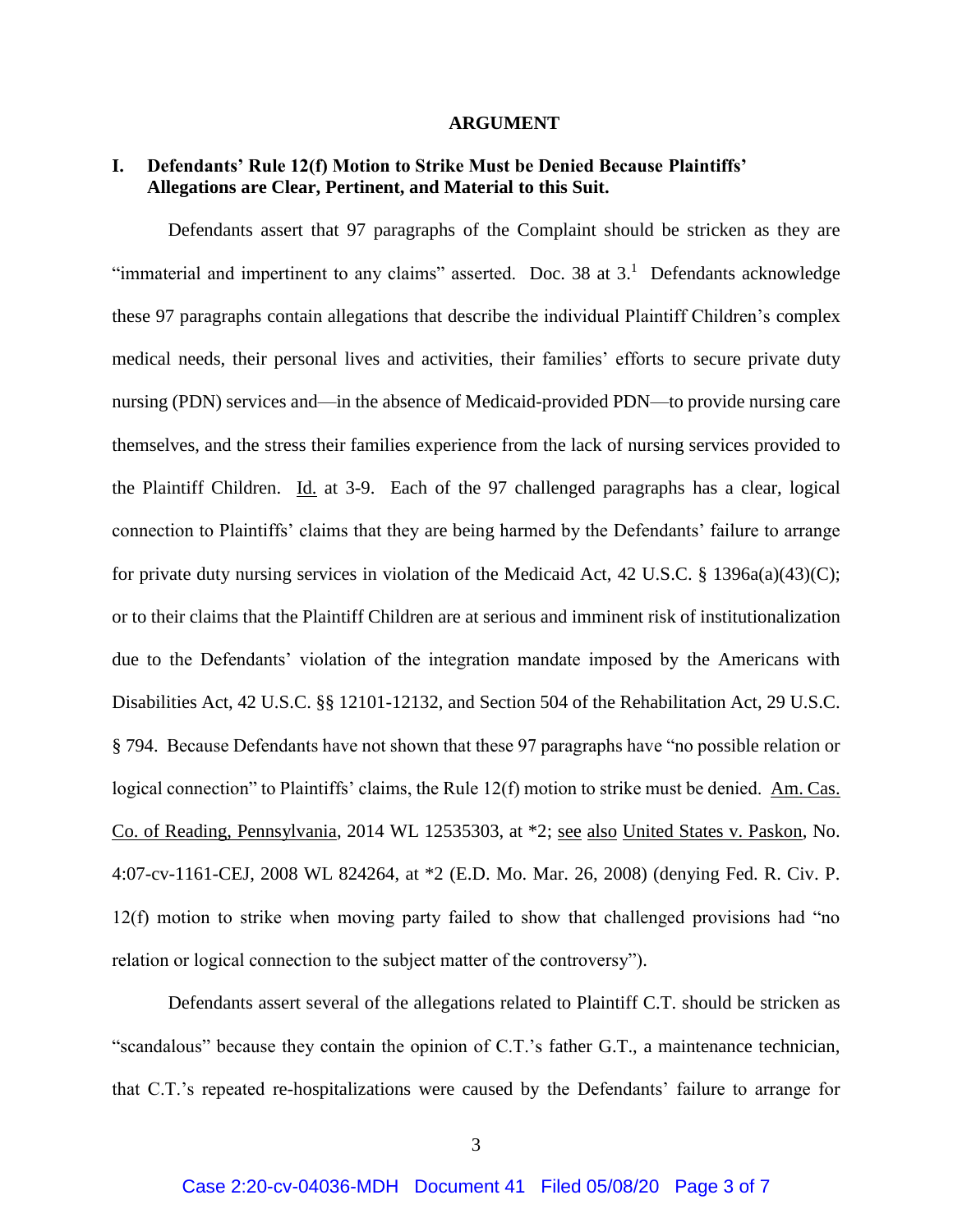private duty nursing services. Doc. 38 at 5. These allegations do not reflect on the moral character of or cast a derogatory light on anyone, and do not use repulsive language; they cannot be considered scandalous under Rule 12(f). See Nelson v. Banks, No. 4:15-cv-0605, 2016 WL 5496406, at \*11 (E.D. Ark. Sept. 28, 2016) (an allegation is scandalous under Rule 12(f) if it "improperly casts a derogatory light on someone"); Pigford v. Veneman, 215 F.R.D. 2, 4 (D.D.C. 2003) (for purposes of Rule 12(f) "scandalous" means "any allegation that unnecessarily reflects on the moral character of an individual or states anything in repulsive language that detracts from the dignity of the court" or casts a "cruelly derogatory light" on another party). Plaintiffs note that the Court can evaluate and accord appropriate weight to these factual allegations regarding the cause of C.T.'s hospitalizations. Thus, even if they could be construed as scandalous, striking them is unwarranted. Chavez-Nelson v. Dayton, No. 17-cv-4098, 2018 WL 7133725, at \*14 (D. Minn. Aug. 2, 2018) (denying Rule 12(f) motion in part because case would proceed without jury trial and challenged allegations would not prejudice movant); U.S. ex rel. Kraxberger v. Kansas City Power & Light Co., No. 4:11-cv-0590-FJG, 2012 WL 3961228, at \*1 (W.D. Mo. Sept. 10, 2012) (Rule 12(f) motion would not be granted in the absence of prejudice to moving party).

Finally, the challenged paragraphs, which describe the circumstances and lives of the individual Plaintiff Children and their families, provide important context and background for this action, and thus cannot be stricken. Stanbury Law Firm, 221 F.3d at 1063; Holt v. Quality Egg, LLC, 777 F. Supp. 2d 1160, 1169 (N.D. Iowa 2011) (matters that are "not strictly relevant" to claim at issue should not be stricken if they provide "important context and background" to claims asserted or are relevant to some object of the pleader's suit).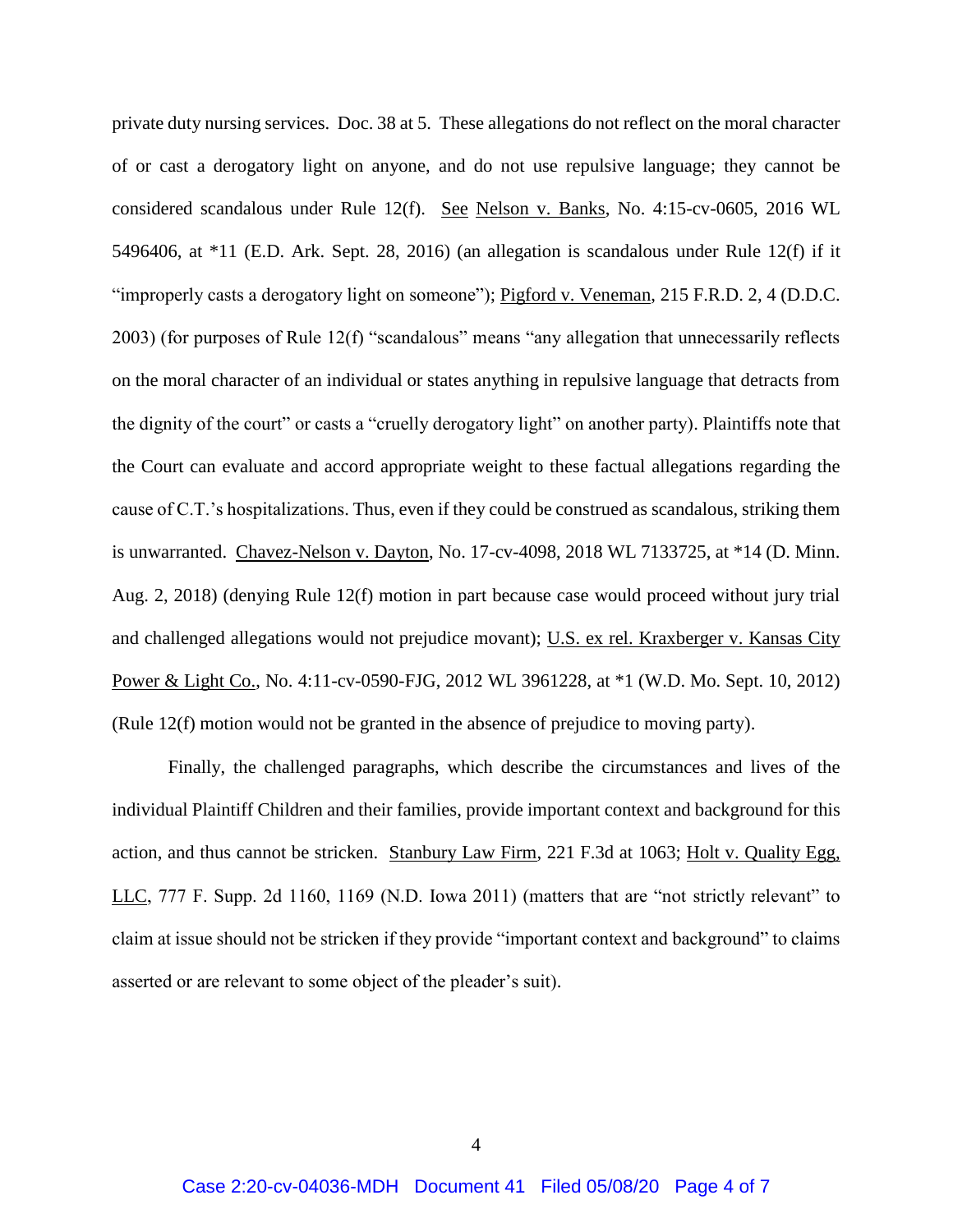### **II. Defendants' Rule 12(e) Motion for a More Definite Statement Must be Denied Because Plaintiffs' Complaint is Clear and Answerable.**

Defendants acknowledge that paragraphs 12 to 20 contain the Plaintiffs' descriptions of the parties to this action, but assert nonetheless that these paragraphs are insufficient because they do not contain allegations regarding the amount of PDN services the individual Plaintiff Children "actually receive" and do not allege reasons for why these medically necessary services are "not being received." Doc. 38 at 10. Plaintiffs have clearly alleged that the individual Plaintiff Children are not receiving the approved PDN services because Defendants have failed to arrange them. Doc. 1 at  $\P$  5-6, 73-92. Plaintiffs have also made allegations regarding the amount of care that each of the Plaintiff Children has received. See, e.g., Doc. 1 at  $\P$  104-105, 118-119, 130, 145, 161, 173, 181, 208, 220-222. More importantly, Defendants—as the single state Medicaid agency—not only authorize the amount of these PDN services for the Plaintiff Children but also pay for them and maintain records regarding services that are actually delivered. (Doc. 1 at ¶¶ 27- 29, 43.) Defendants thus already know exactly how many hours of private duty nursing services each Plaintiff Child needs and has received under the Missouri Medicaid program.

Instead of establishing as required by Rule 12(e) that the Complaint is unanswerable, Defendants only argue that Plaintiffs' allegations "cannot support declarative relief." Doc. 38 at 10. Such an argument—which fails on the merits as Plaintiffs set forth in their response to the dismissal motion—is inapposite to a Rule 12(e) motion. Because Defendants have failed to show that the Complaint is so ambiguous as to make it unanswerable and have offered no argument as to why they are incapable of answering, their Rule 12(e) motion for a more definite statement must be denied. Allstate Indem. Co., 304 F.R.D. at 582; see also Batten v. Fairway Capital Recover, LLC, No. 2:12-cv-4224-NKL, 2012 WL 5866564, at \*2 (W.D. Mo. Nov. 19, 2012) (denying Fed.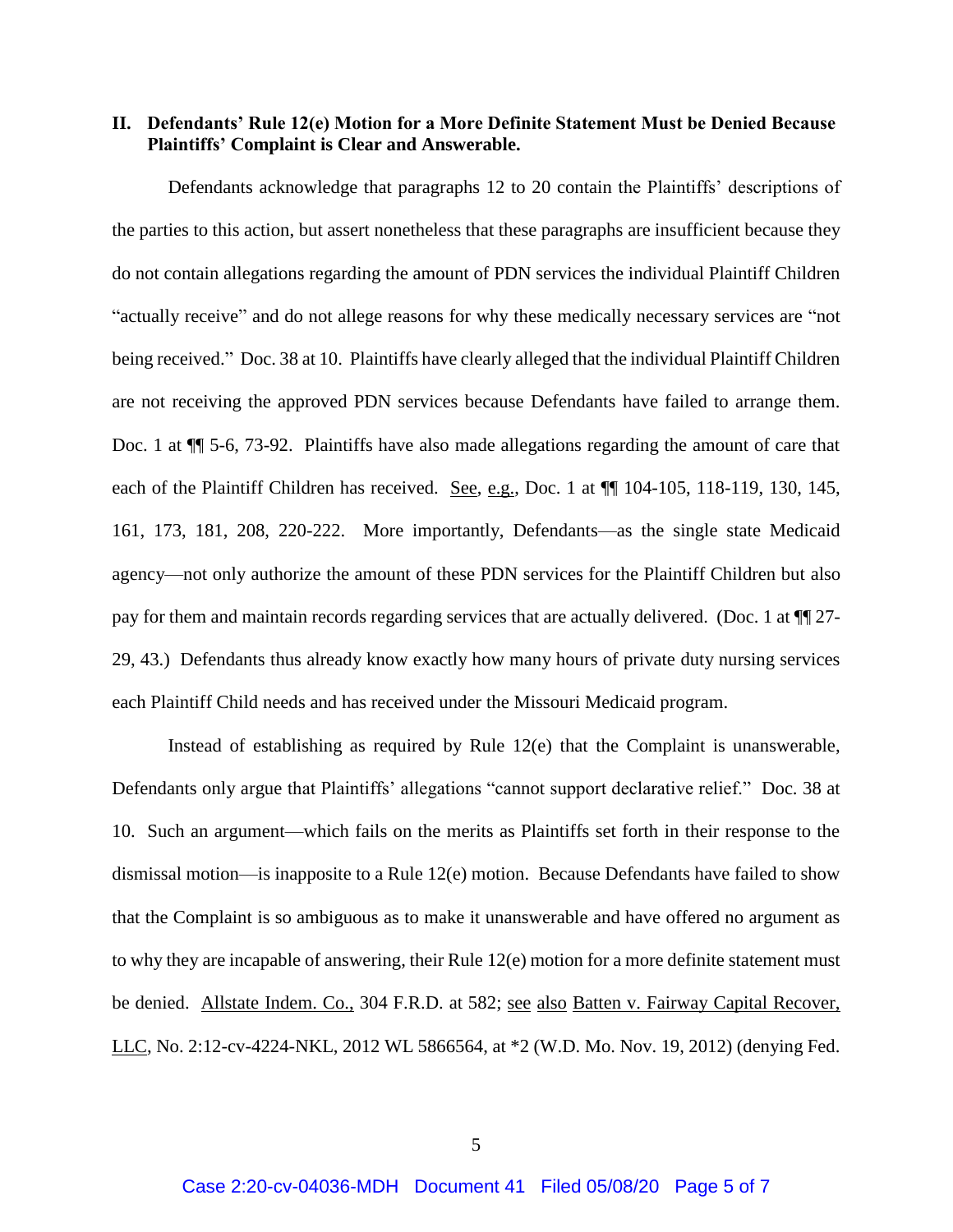R. Civ. P. 12(e) motion when movant presented no argument as to why it was "incapable of admitting or denying the allegations in the complaint without causing itself prejudice").

#### **CONCLUSION**

Plaintiffs' Complaint contains allegations that are necessary and pertinent and that clearly set forth their claims for relief. Defendants' Motions to Strike and for a More Definite Statement lack merit and accordingly must be denied.

Respectfully submitted,

/s/ Joel Ferber\_\_\_\_\_\_\_\_\_\_\_\_\_\_\_\_\_\_\_ Joel Ferber # 35165 Lisa J. D'Souza #  $65515$ Lucas Caldwell-McMillan # 61345 Jamie Rodriguez # 64323 Legal Services of Eastern Missouri 4232 Forest Park Avenue St. Louis, Missouri 63108 (314) 534-4200 [jdferber@lsem.org](mailto:jdferber@lsem.org) [ljdsouza@lsem.org](mailto:ljdsouza@lsem.org) [lfcaldwell-mcmillan@lsem.org](mailto:lfcaldwell-mcmillan@lsem.org) [jlrodriguez@lsem.org](mailto:jlrodriguez@lsem.org)

/s/ Jane Perkins Jane Perkins (*admitted pro hac vice)* Sarah Grusin (*admitted pro hac vice)* National Health Law Program 200 N. Greensboro St., Ste. D-13 Carrboro, NC 27510 (919) 968-6308 [perkins@healthlaw.org](mailto:perkins@healthlaw.org) [grusin@healthlaw.org](mailto:grusin@healthlaw.org)

Counsel for the Plaintiffs